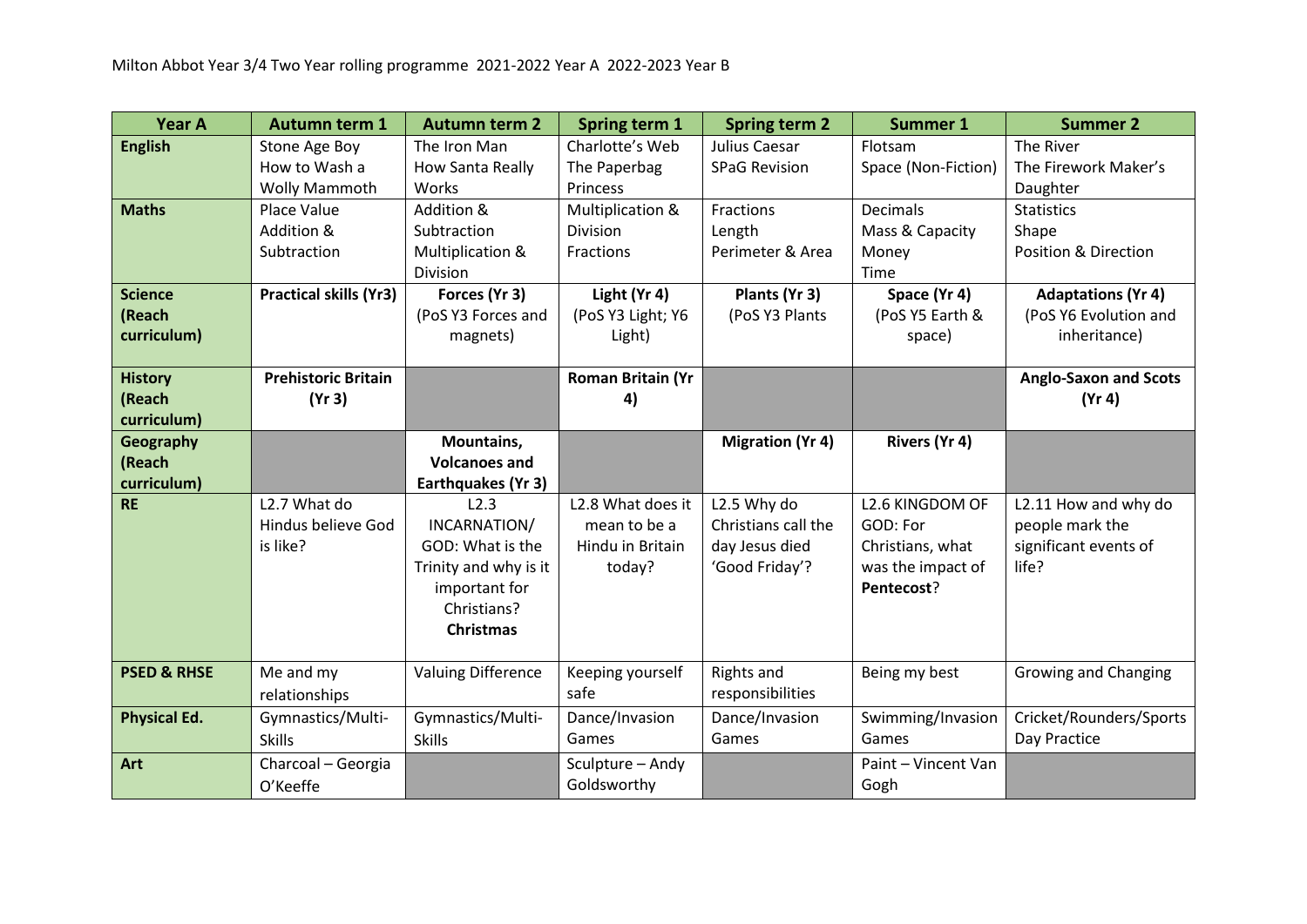| <b>Design</b>     |                      | TBC from OCC             |                        | <b>Roman Chariots</b> |                     | Food & Nutrition -        |
|-------------------|----------------------|--------------------------|------------------------|-----------------------|---------------------|---------------------------|
| <b>Technology</b> |                      |                          |                        |                       |                     |                           |
| <b>Music</b>      |                      | <b>Rhythmic Notation</b> |                        | Samba - Tavy C/B.     |                     | Melodic Notation - Tavy   |
|                   |                      | $-$ Tavy C/B.            |                        | Berryman              |                     | C/B. Berryman             |
|                   |                      | Berryman                 |                        |                       |                     |                           |
| <b>Computing</b>  | Word Processing.     |                          | Scratch $-$            |                       | Online safety $-$   |                           |
|                   |                      |                          | <b>Animation Games</b> |                       | digital awareness   |                           |
| French            | <b>Introductions</b> | <b>Opinions</b>          | <b>Verbs</b>           | <b>Verbs</b>          | Using language for  | <b>Using language for</b> |
|                   | Facts on the         | Giving opinions on       | Explaining how         | Describing my pets    | practical purposes  | practical purposes        |
|                   | francophone world    | animals                  | many animals I         |                       | Describing the      | Prices / buying pets in a |
|                   | + introductory       |                          | have and don't         |                       | types of animals, I | pet shop                  |
|                   | conversations +      |                          | have.                  |                       | would like in a pet |                           |
|                   | classroom language   |                          | Talking about age      |                       | shop                |                           |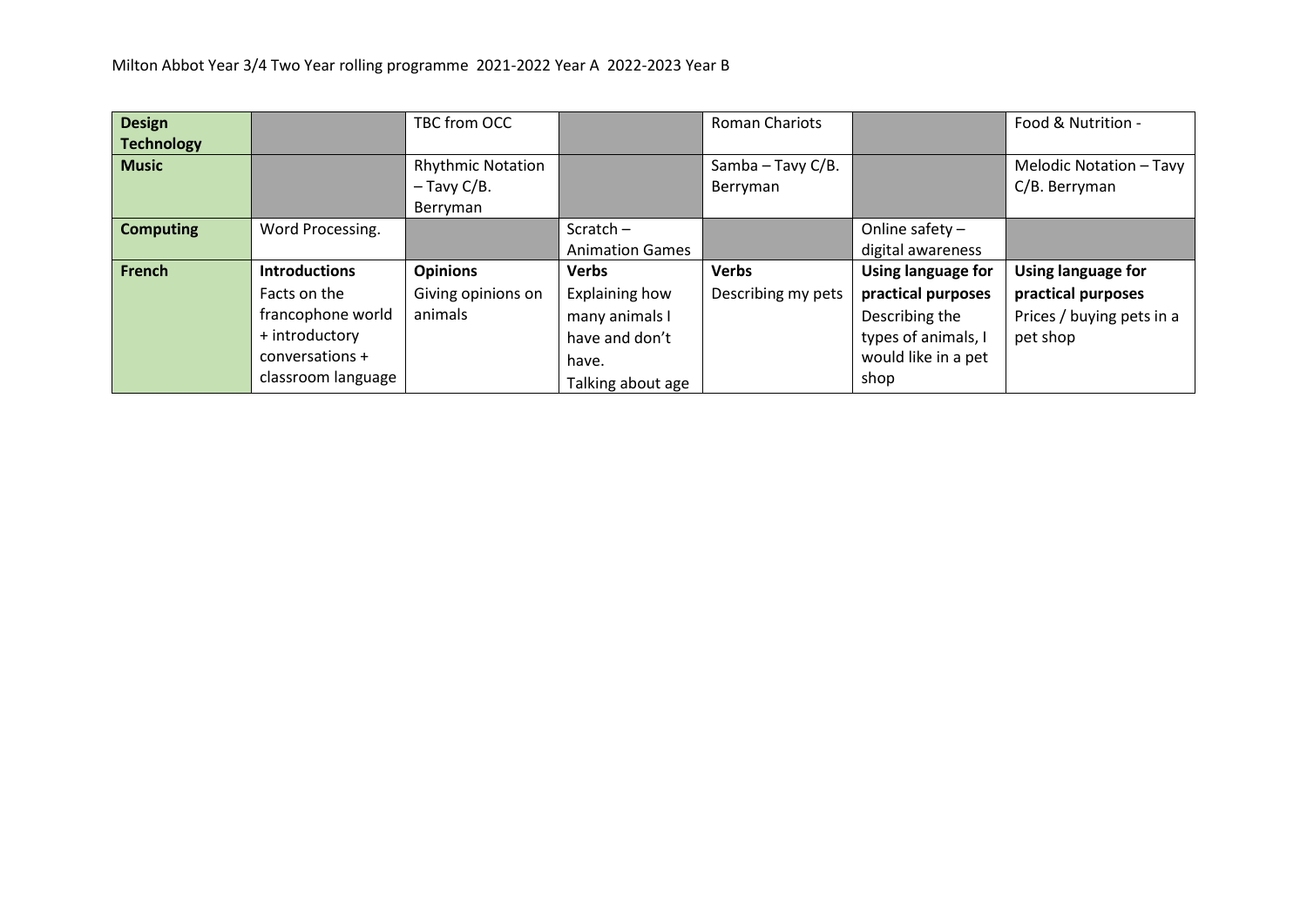| <b>Year B</b>                                      | <b>Autumn term 1</b>                                                                | <b>Autumn term 2</b>                                                                   | Spring term 1                                                                                          | <b>Spring term 2</b>                                                                     | <b>Summer 1</b>                                                                             | <b>Summer 2</b>                                                                                            |
|----------------------------------------------------|-------------------------------------------------------------------------------------|----------------------------------------------------------------------------------------|--------------------------------------------------------------------------------------------------------|------------------------------------------------------------------------------------------|---------------------------------------------------------------------------------------------|------------------------------------------------------------------------------------------------------------|
| <b>English</b>                                     |                                                                                     |                                                                                        |                                                                                                        |                                                                                          |                                                                                             |                                                                                                            |
| <b>Maths</b>                                       | <b>Place Value</b><br>Addition &<br>Subtraction                                     | Addition &<br>Subtraction<br>Multiplication &<br>Division                              | Multiplication &<br>Division<br><b>Fractions</b>                                                       | Fractions<br>Length<br>Perimeter & Area                                                  | <b>Decimals</b><br>Mass & Capacity<br>Money<br>Time                                         | <b>Statistics</b><br>Shape<br><b>Position &amp; Direction</b>                                              |
| <b>Science</b><br>(Reach<br>curriculum)            | <b>Phases of matter</b><br>(Yr 4)<br>(PoS Y4 States of<br>matter)                   | Rock Cycle (Yr 4)<br>(PoS Y3 Rocks)                                                    | Ecosystems (Yr 3)<br>(PoS Y4 Living<br>things & their<br>habitats; Y4<br>Animals, including<br>humans) | Sound (Yr 3)<br>(PoS Y4 Sound)                                                           | Raw and synthetic<br>materials (Yr 3)<br>(PoS Y5 Properties<br>and changes to<br>materials) | Anatomy (Yr 4)<br>(PoS Y4 Animals,<br>including humans)                                                    |
| <b>History</b><br>(Reach<br>curriculum)            | <b>Shang Dynasty (Yr</b><br>3)                                                      |                                                                                        | <b>Ancient Greece</b><br>(Yr 3)                                                                        |                                                                                          | Vikings (Yr 4)                                                                              |                                                                                                            |
| Geography<br>(Reach<br>curriculum)                 |                                                                                     | <b>Villages, Towns</b><br>and Cities (Yr 3)                                            |                                                                                                        | Water, weather,<br>and climate (Yr 3)                                                    |                                                                                             | <b>Natural Resources in</b><br>Northern Chile (Yr 4)                                                       |
| <b>RE</b>                                          | L2.1: CREATION/<br>FALL: What do<br>Christians learn<br>from the creation<br>story? | L2.10 How do<br>festivals and<br>family life show<br>what matters to<br>Jewish people? | L2.2 PEOPLE OF<br>GOD: What is it<br>like to follow<br>God?                                            | L <sub>2.9</sub> How do<br>festivals and<br>worship show<br>what matters to a<br>Muslim? | L2.4 GOSPEL: What<br>kind of world did<br>Jesus want?                                       | L2.12 How and why do<br>religious and non-<br>religious people try to<br>make the world a better<br>place? |
| <b>PSED &amp; RHSE</b>                             | Me and my<br>relationships                                                          | <b>Valuing Difference</b>                                                              | Keeping yourself<br>safe                                                                               | <b>Rights and</b><br>responsibilities                                                    | Being my best                                                                               | Growing and changing                                                                                       |
| <b>Physical Ed.</b>                                | Gymnastics/Multi-<br><b>Skills</b>                                                  | Gymnastics/Multi-<br>Skills                                                            | Dance/Invasion<br>Games                                                                                | Dance/Invasion<br>Games                                                                  | Swimming/Invasion<br>Games                                                                  | Cricket/Rounders/Sports<br>Day Practice                                                                    |
| Art                                                |                                                                                     |                                                                                        |                                                                                                        |                                                                                          |                                                                                             |                                                                                                            |
| <b>Design</b><br><b>Technology</b><br><b>Music</b> |                                                                                     |                                                                                        |                                                                                                        |                                                                                          |                                                                                             |                                                                                                            |
|                                                    |                                                                                     |                                                                                        |                                                                                                        |                                                                                          |                                                                                             |                                                                                                            |